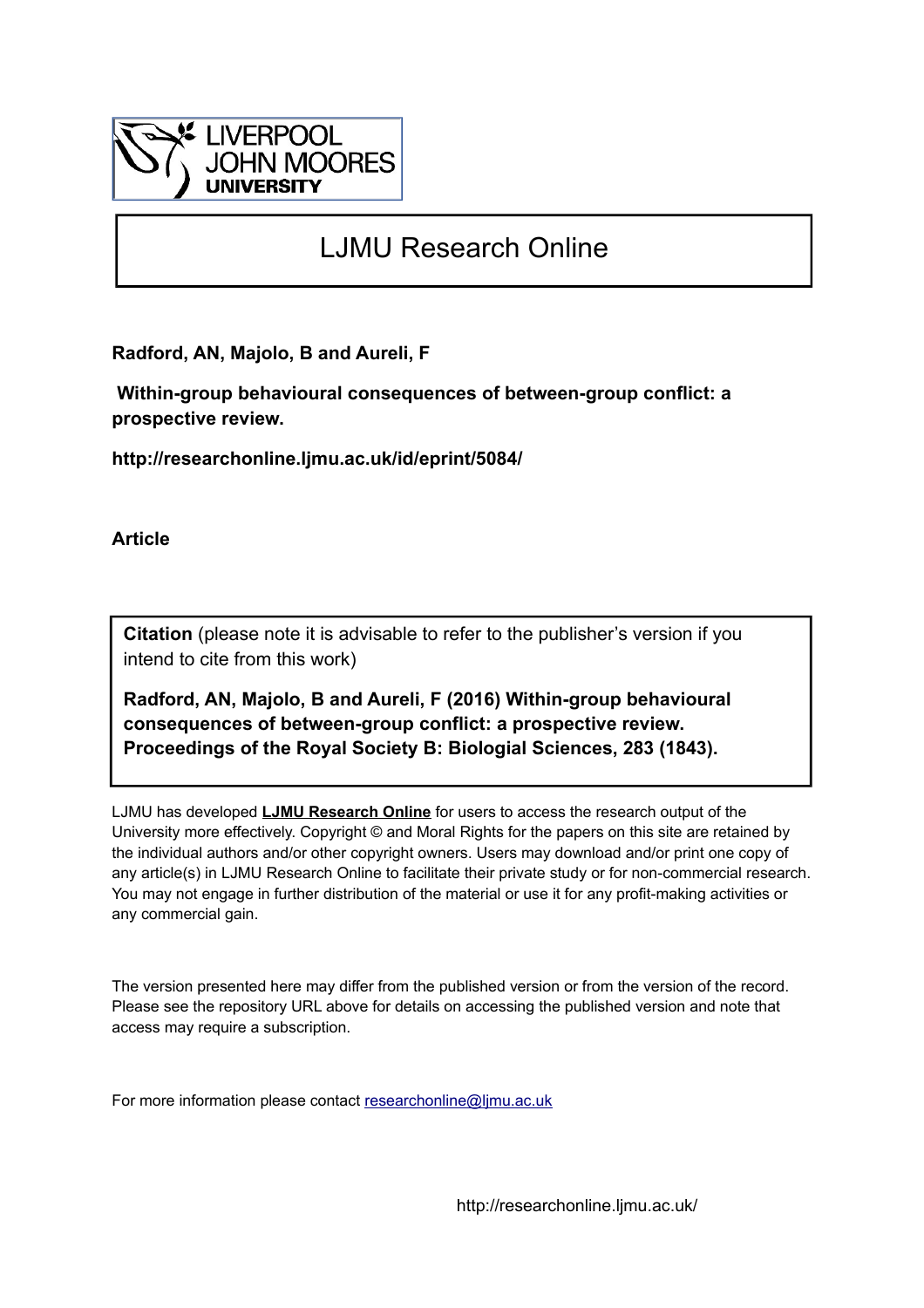# **PROCEEDINGS B**

## rspb.royalsocietypublishing.org

# Review



Cite this article: Radford AN, Majolo B, Aureli F. 2016 Within-group behavioural consequences of between-group conflict: a prospective review. Proc. R. Soc. B 283: 20161567. http://dx.doi.org/10.1098/rspb.2016.1567

Received: 13 July 2016 Accepted: 31 October 2016

#### Subject Areas:

behaviour

#### Keywords:

conflict, social evolution, behavioural consequences, group living, aggression

#### Author for correspondence:

Andrew N. Radford e-mail: [andy.radford@bristol.ac.uk](mailto:andy.radford@bristol.ac.uk)

<sup>†</sup>These authors contributed equally to this study.

Electronic supplementary material is available online at [https://dx.doi.org/10.6084/m9.fig](https://dx.doi.org/10.6084/m9.figshare.c.3577199)[share.c.3577199.](https://dx.doi.org/10.6084/m9.figshare.c.3577199)



# Within-group behavioural consequences of between-group conflict: a prospective review

## Andrew N. Radford<sup>1,†</sup>, Bonaventura Majolo<sup>2,†</sup> and Filippo Aureli<sup>3,4</sup>

<sup>1</sup>School of Biological Sciences, University of Bristol, 24 Tyndall Avenue, Bristol BS8 1TQ, UK <sup>2</sup>School of Psychology, University of Lincoln, Brayford Pool, Lincoln LN6 7TS, UK <sup>3</sup>Instituto de Neuroetologia, Universidad Veracruzana, Xalapa 91000 Veracruz, Mexico <sup>4</sup> Research Centre in Evolutionary Anthropology and Palaeoecology, Liverpool John Moore University, Liverpool L3 3AF, UK

ANR, [0000-0001-5470-3463](http://orcid.org/0000-0001-5470-3463); BM, [0000-0002-0235-3040](http://orcid.org/0000-0002-0235-3040)

Conflict is rife in group-living species and exerts a powerful selective force. Group members face a variety of threats from extra-group conspecifics, from individuals looking for reproductive opportunities to rival groups seeking resources. Theory predicts that such between-group conflict should influence within-group behaviour. However, compared with the extensive literature on the consequences of within-group conflict, relatively little research has considered the behavioural impacts of between-group conflict. We give an overview of why between-group conflict is expected to influence subsequent behaviour among group members. We then use what is known about the consequences of within-group conflict to generate testable predictions about how between-group conflict might affect within-group behaviour in the aftermath. We consider the types of behaviour that could change and how the role of different group members in the conflict can exert an influence. Furthermore, we discuss how conflict characteristics and outcome, group size, social structure and within-group relationship quality might modulate post-conflict behavioural changes. Finally, we propose the need for consistent definitions, a broader range of examined behaviours and taxa, individual-focused data collection, complementary observational and experimental approaches, and a consideration of lasting effects if we are to understand fully the significant influence of between-group conflict on social behaviour.

# 1. Introduction

From ants to humans, conspecific groups form for a variety of reasons that provide benefits to the individuals involved [[1](#page-8-0)]. However, conflicts of interest are also rife in group-living species [\[2\]](#page-8-0). Group members can disagree about access to mates or food, the direction of travel or the sharing of tasks [[3](#page-8-0)–[5\]](#page-8-0), while individuals in different groups may disagree over possession of territories and their contents [\[6](#page-8-0)–[8](#page-8-0)]. Many disagreements are prevented from escalating into aggression by a range of conflict-management strategies (definitions of key terms in the electronic supplementary material, table S1), such as mutual avoidance, signalling or dominance relationships [[9](#page-8-0)–[11](#page-8-0)]. However, when aggressive conflicts (hereafter conflicts) between individuals or groups do arise, they not only carry the risk of injury or death, but can lead to increased anxiety, disrupted social relationships, and alterations in group composition or structure [\[12](#page-9-0)–[14\]](#page-9-0). Conflicts thus have the potential to exert a strong influence on subsequent behaviour between group members.

Post-conflict behaviour has been extensively studied in the context of within-group conflict [\[13,15](#page-9-0),[16\]](#page-9-0). Similar changes in behaviour between group members have been found in a variety of taxa, despite considerable interspecific differences in cognitive complexity, diet and phylogenetic history [[9](#page-8-0)[,17](#page-9-0),[18\]](#page-9-0). Within-group behaviour is also predicted to be influenced by between-group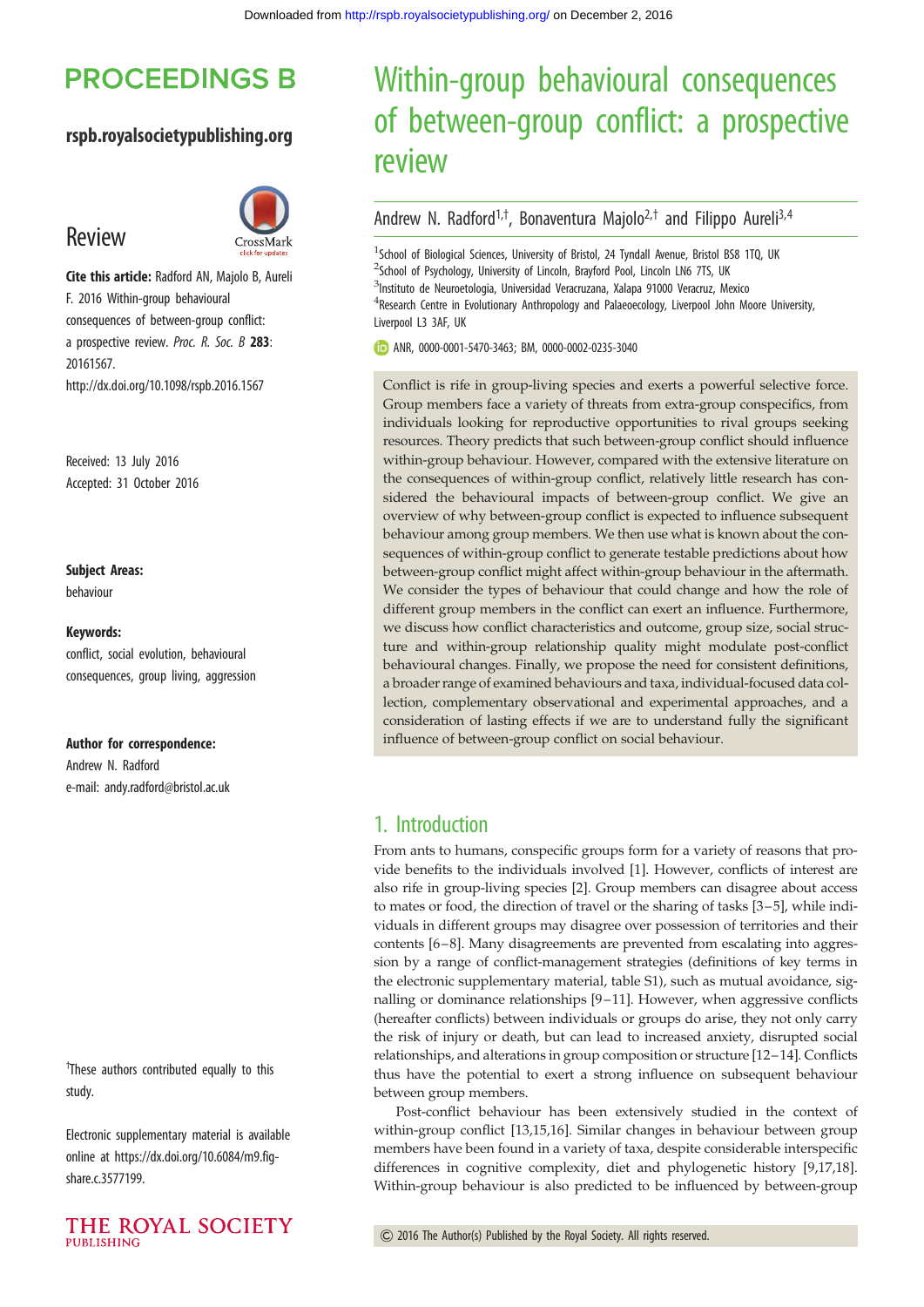$\overline{2}$ 

conflict [[19,20\]](#page-9-0). There is strong empirical evidence that the behaviour of human group members towards one another is indeed affected by conflicts with rival groups [[21,22\]](#page-9-0), but these studies have considered situations when the outgroup threat is still present. Recent work on non-human animals has indicated that behavioural changes can also occur once the immediate threat has passed [[14,23](#page-9-0)– [26\]](#page-9-0). However, while we may expect between-group conflict to have comparable effects on within-group social behaviour across taxa, research on this topic has been restricted to a small number of species. Moreover, behavioural changes in the aftermath of within-group conflict can differ depending on factors like the individual characteristics of participants, and the intensity and outcome of aggression [[27,28\]](#page-9-0). Yet variation in behaviour following between-group conflict has been little studied and thus is poorly understood, despite its likely importance in social evolution.

Our aim is the generation of testable predictions about when and how between-group conflict might shape withingroup behaviour in the aftermath. We begin with a brief overview of between-group conflict and then use the extensive literature on the short-term consequences of within-group conflict to provide predictions about how within-group behaviour might be affected following between-group conflict. We consider the types of behaviour that could change and how the role of different group members in the conflict can exert an influence. Furthermore, we discuss how the conflict characteristics and outcome, group size, social structure, and within-group relationship quality might modulate postconflict behavioural changes. Throughout, we highlight the few empirical studies that have so far tested these predictions. Finally, we discuss the need for consistent definitions, a broader range of examined behaviours and taxa, individualfocused data collection, complementary observational and experimental approaches, and a consideration of lasting effects if we are to understand fully the influence of between-group conflict on social behaviour.

# 2. Between-group conflict

Groups face a variety of potential threats from conspecifics. Individuals, such as immigrant males, may challenge the breeding success of particular group members [\[25,29](#page-9-0)]. The presence of an out-group individual may also indicate the imminent attack of another group [\[30](#page-9-0)]. Neighbour or unfamiliar groups might attempt to acquire the resources of rivals or annex their territory [\[6](#page-8-0)–[8](#page-8-0)]; in these cases, there may be a cost to all or most group members and so a greater incentive for shared defence than when the cost is only to one or a few individuals. The general principles we discuss apply to conspecific out-group threats in general, as it may often be difficult for animals to assess whether they are under threat from one or more individuals, but we mainly focus on conflict between multiple members of different groups for specific examples (see §5 for how the consequences of between-group conflict can differ depending on the type of out-group threat faced). Encounters between groups range from 'neutral' interactions, where individuals are in visual or auditory contact and can gather information relating to group composition and breeding opportunities [[11\]](#page-8-0), to physical fights that potentially result in injuries or death [\[31](#page-9-0)]. Studies on a range of taxa have considered the immediate defensive responses elicited by rival

groups and the factors determining the outcome (winning or losing) of interactions with outsiders [\[7,8,](#page-8-0)[32,33\]](#page-9-0). However, far less is known about the impacts of between-group conflicts after such interactions have ceased.

Group members often differ in their contributions to between-group conflict due to individual characteristics such as age, sex, kinship and dominance status [[6](#page-8-0),[8](#page-8-0)[,33](#page-9-0),[34\]](#page-9-0). Defensive responses may also differ depending on the type of threat; for example, rival groups can be more or less threatening depending on their identity (e.g. neighbour or unfamiliar group), relative size and where they are encountered [[10](#page-8-0),[35,36](#page-9-0)]. Between-group interactions can themselves vary greatly in characteristics such as duration, intensity and outcome [\[31,32](#page-9-0)]. These factors, as well as the availability of group members with whom to interact, within-group social relationships and social structure, are likely to influence post-conflict behaviour.

Compared with research on the behavioural aftermath of within-group conflict, few empirical studies have considered the immediate consequences of between-group conflict [[14](#page-9-0),[23](#page-9-0),[24](#page-9-0),[37](#page-9-0)]. This scarcity is due, at least in part, to the methodological and logistical difficulties that scientists face. For instance, there are generally lower natural rates of between-group encounters than within-group conflicts, and monitoring multiple individuals simultaneously during interactions involving two groups is more challenging [[38\]](#page-9-0). Moreover, whereas it can be feasible to replicate in captivity the conditions required for studying the immediate consequences of within-group conflict [[39\]](#page-9-0), doing so for multiple competing groups is difficult, especially for large vertebrates. To provide a predictive framework for the immediate consequences of between-group conflict on withingroup behaviour, we therefore draw on the extensive literature investigating how within-group conflict affects subsequent interactions between group members.

# 3. Behavioural responses in the aftermath of conflict

Within-group conflicts are potentially costly, in terms of increased anxiety, the risk of further aggression, and reduced time for feeding or other valuable activities [\[40,41](#page-9-0)]. Moreover, conflicts between group members may disrupt social relationships [\[13](#page-9-0),[15](#page-9-0)] and their associated fitness benefits [[42\]](#page-9-0). These social, ecological and emotional costs have selected for conflict-management strategies in the aftermath, such as post-conflict avoidance, submission, aggression and affiliation [[13,43\]](#page-9-0). Between-group conflict is also costly, as it can lead to increased anxiety, resource reallocation, social instability and potential disruption to within-group relationships [[14,23\]](#page-9-0). Thus, post-conflict within-group behavioural changes seen in a within-group conflict context are also predicted following between-group conflicts. To date, between-group conflict studies have focused on post-conflict aggression and affiliation [[23,24,37\]](#page-9-0). We therefore provide detailed predictions relating to these types of behaviour in this section, but emphasize the potential importance of other behaviours in §5.

Within-group conflict can affect the subsequent behaviour of both those individuals involved (combatants) and those that did not participate in the conflict itself (non-combatants) [[13,18\]](#page-9-0). In some species, all group members generally engage actively in conflicts with other groups, albeit with different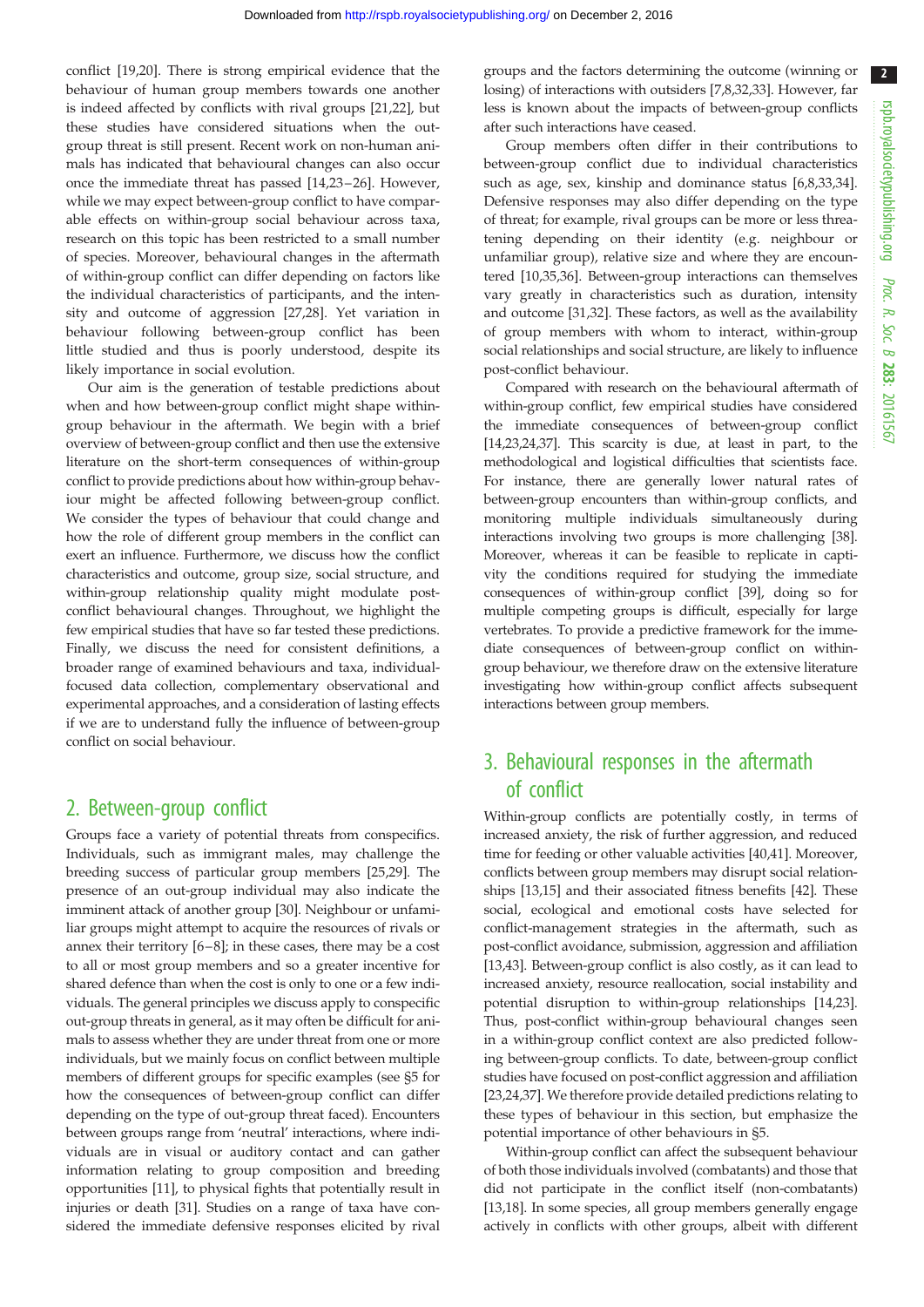3

levels of contribution [[6](#page-8-0)]. In most cases, however, only a subset of the group participates actively in a given between-group conflict [\[8](#page-8-0)], although there may be consequences for all group members depending on the outcome. Thus, individuals fulfil one of two main roles: combatants, who were involved in the conflict itself; and non-combatants, who may have observed it or been elsewhere, but did not contribute to the conflict. Because the role of an individual in within-group conflict can influence its subsequent behaviour and interactions with other group members [\[13,18](#page-9-0)], predictions about withingroup aggression and affiliation following between-group conflict are also likely to depend on whether individuals were combatants or non-combatants.

Post-conflict anxiety (an adaptive response to uncertainty and anticipated threat) can arise either from an individual being involved or viewing a conflict or as a consequence of conflict-induced disruption to within-group relationships [\[13](#page-9-0),[44,45\]](#page-9-0). Although heart rate increases in anxiety-eliciting situations [\[46](#page-9-0)], behavioural indicators, such as self-scratching and self-grooming [[41,47,48](#page-9-0)], are more reliable measures of increased anxiety because they have been demonstrated to respond selectively to anxiolytic and anxiogenic drugs [\[49](#page-9-0)]. Following between-group conflict, behavioural changes may occur as a by-product of increased anxiety levels, to minimize the negative effects of elevated anxiety in others, or to reduce an individual's own anxiety or that of its group members (predictions 2A–8A, [table 1](#page-4-0)). Anxiety may also underpin other functional explanations for post-conflict changes in behaviour which we discuss in the following subsections.

#### (a) Post-conflict aggression

Following within-group conflict, further aggression can arise between combatants. This renewed aggression is often explained in terms of winner and loser effects, whereby winning a conflict favours further wins and losing elicits further losses [\[50\]](#page-9-0). Renewed aggression can also function to signal the fighting abilities of the aggressor to bystanders and help the former to maintain or raise their dominance rank [\[51](#page-9-0)]. Following between-group conflict, there is no direct within-group parallel in terms of renewed aggression, as the former opponents are from a different group. However, subsequent aggression between members of the same group who previously fought alongside one another against another group might also be expected in some situations (prediction 1A, [table 1\)](#page-4-0). For instance, post-conflict aggression could be an act of punishment if certain combatants contributed less than expected (acted as free-riders) in the conflict itself [\[52\]](#page-9-0). The occurrence of punishment, as with all post-conflict behaviour, is likely to be influenced by other factors (§4); in this case, for example, it may be more prevalent following lost conflicts.

Aggression following within-group conflict can also involve non-combatants, usually bystanders. Recent victims may attack non-combatants to redirect the attention of the original aggressor and others away from themselves and thus reduce the loser effect [\[53\]](#page-9-0). Kin-oriented redirected aggression, where combatants are aggressive towards relatives of their opponent, has been observed [\[54,](#page-9-0)[55\]](#page-10-0); it may be an act of 'revenge' or a means by which recent victims reduce the risk of renewed aggression by the original aggressor [[55](#page-10-0)]. Following between-group conflict, there are no direct within-group parallels in terms of former opponents, as these are from a different group, but combatants might still be aggressive towards non-combatants (predictions 2A–D, [table 1](#page-4-0)). As with combatant–combatant interactions, post-conflict aggression directed towards non-combatants could represent punishment of free-riders. Combatants could also punish family members of the free-riders, in groups where more than one kin unit is present. Aggression by combatants could involve herding behaviour, which may be a means of preventing emigration or mating between animals from different groups [[56](#page-10-0)]; that is, males may herd females to prevent paternity loss. Herding is more likely to occur during the mating season (in seasonally breeding species) or when there are oestrous females in the group, and be directed from males to females (especially in sexually dimorphic species where males are much larger than females).

Aggression following within-group conflict can be initiated by bystanders. If directed towards a previous combatant, bystanders are more likely to attack those who lost the initial conflict [[57\]](#page-10-0), as they have more chance of winning against recent losers, and thus of enhancing their dominance rank. In a between-group context, it is possible that non-combatants might pre-emptively attack returning combatants, to reduce the likelihood of punishment directed towards them (prediction 3A, [table 1](#page-4-0)). This is unlikely to be common, otherwise groups might disintegrate as the consequence of escalated aggression in the aftermath of between-group conflict.

Bystander-initiated post-conflict aggression in a withingroup conflict context can also be directed towards other bystanders [[58\]](#page-10-0). Individuals may be signalling their fighting ability or attempting to deflect attention and thus minimize the likelihood of redirected aggression from former combatants. Following between-group conflict, non-combatants might also attack one another (predictions 4A–B, [table 1\)](#page-4-0) if, for instance, free-riders are trying to deflect attention and avoid punishment from returning combatants.

There is limited empirical evidence to date for an increase in within-group aggression following between-group conflict; this probably reflects a lack of research, rather than a general absence of such behaviour. A study of ring-tailed lemurs (Lemur catta) found no such increase in aggression [\[59\]](#page-10-0). However, combatants in male bonnet macaque (Macaca radiata) between-group conflicts showed more aggression to non-combatant females after than before the conflict [\[56\]](#page-10-0). Male aggression targeted at own-group females could function as herding behaviour [[56\]](#page-10-0), or could be the consequence of increased anxiety; it is unlikely to be punishment because it is the males in this species who engage in conflicts with rival groups. In tufted capuchins (Sapajus apella), while there was no increased within-group aggression in the aftermath of between-group conflict, aggression rates were higher when visual interactions were possible with a rival group compared with when a barrier hid the neighbours from view [[24](#page-9-0)]. These findings support the view that increased anxiety arising from between-group conflict can result in subsequent increases in within-group aggression.

## (b) Post-conflict affiliation

Affiliation between combatants, especially former opponents, occurs often in the aftermath of within-group conflict. The most commonly suggested function is reconciliation [[60\]](#page-10-0), with opponents who engage in post-conflict affiliation resuming regular interactions sooner, showing more tolerance towards each other, and being less likely to receive further aggression from each other and bystanders than opponents who do not reconcile [\[16](#page-9-0)]. If third parties have supported one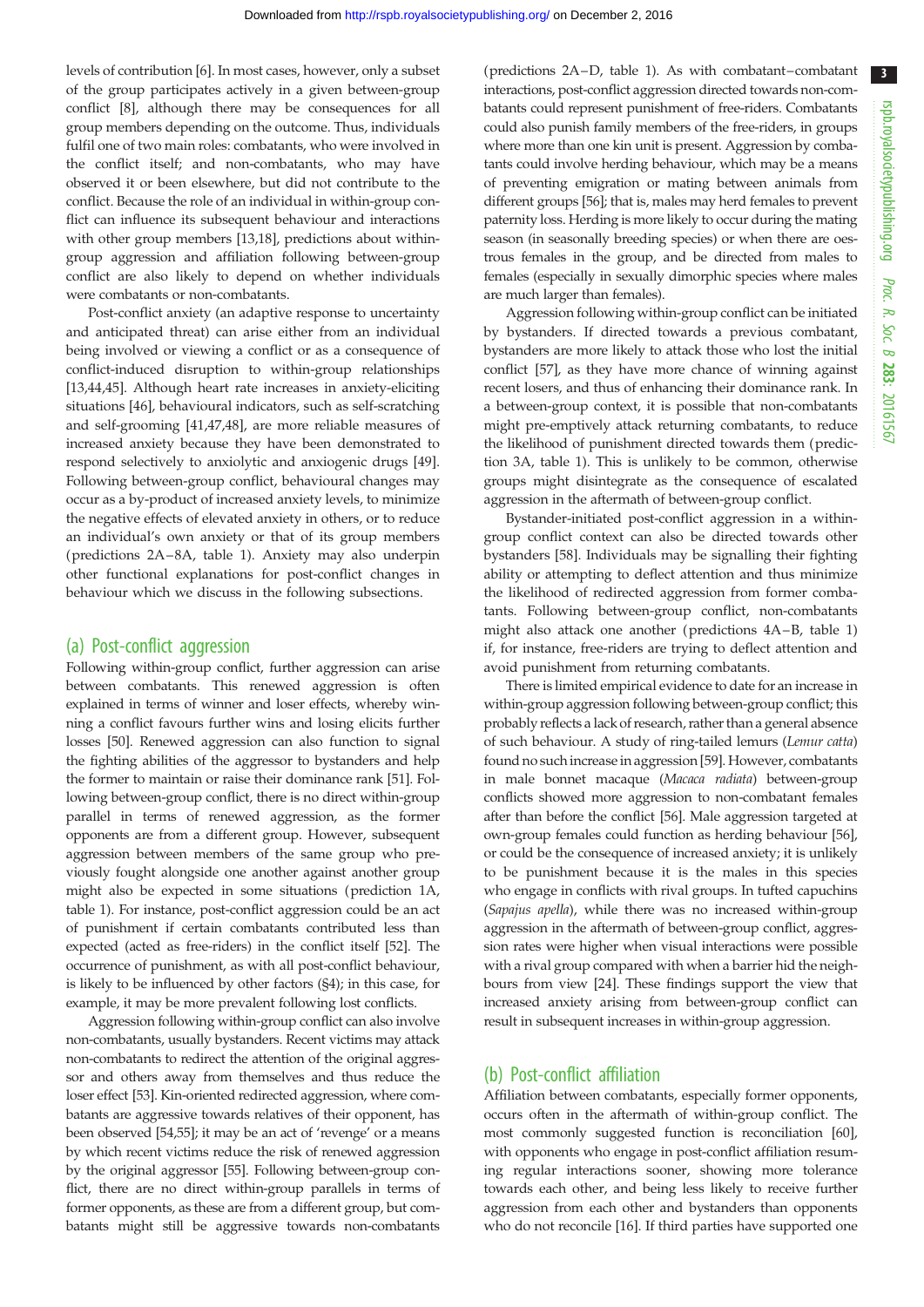Table 1. Predictions about how between-group conflicts may influence within-group aggressive and affiliative behaviour in the aftermath; predictions are not mutually exclusive. Table 1. Predictions about how between-group conflicts may influence within-group aggressive and affiliative behaviour in the aftermath; predictions are not mutually exclusive.

<span id="page-4-0"></span>

| actor                     | recipient     | prediction     | reason                                         | detail                                                                                                                                                                                                                                                                            |
|---------------------------|---------------|----------------|------------------------------------------------|-----------------------------------------------------------------------------------------------------------------------------------------------------------------------------------------------------------------------------------------------------------------------------------|
| post-conflict aggression  |               |                |                                                |                                                                                                                                                                                                                                                                                   |
| combatant                 | combatant     | $\approx$      | punishment                                     | directed at fellow combatants who did not contribute sufficiently to conflict; most probably dominant<br>individuals targeting more subordinate group members; more likely following lost conflicts                                                                               |
| combatant                 | non-combatant | $\lambda$      | anxiety                                        | by-product of pent-up anxiety or left-over aggression; more likely following long, high-intensity or lost<br>conflicts; less likely between kin or group members with stronger social relationships                                                                               |
|                           |               | 28             | punishment of free-riders                      | directed at group members who did not contribute to conflict but who should have done so; most probably<br>dominant individuals targeting more subordinate group members; more likely following lost conflicts;<br>punishment of free-riding may be more likely in smaller groups |
|                           |               | $\geq$         | punishment of free-rider's family members      | directed at family members of group members who did not contribute to conflict but who should have<br>done so; more likely following lost conflicts; such punishment of free-riding may be more likely in<br>smaller qroups                                                       |
|                           |               | 20             | mating or emigration<br>reducing between-group | herding of relevant group members; most likely to be males herding females, especially when the latter are<br>in oestrous                                                                                                                                                         |
| non-combatant             | combatant     | ЗĄ             | reducing receipt of within-group aggression    | pre-emptive attacks on returning combatants, especially following long, high-intensity or lost conflicts; likely<br>to be generally rare                                                                                                                                          |
| non-combatant             | non-combatant | 44             | anxiety                                        | by-product of general increase in anxiety levels among group members; more likely following long, high-<br>intensity or lost conflicts; less likely between kin or group members with stronger social relationships                                                               |
|                           |               | 48             | deflection of attention                        | free-riders attempt to minimize punishment from returning combatants; more likely following lost conflicts                                                                                                                                                                        |
| post-conflict affiliation |               |                |                                                |                                                                                                                                                                                                                                                                                   |
| combatant                 | combatant     | 5А             | anxiety reduction                              | both giving and receiving affiliation can reduce anxiety; could occur between fellow combatants as they are<br>in closest proximity, especially if conflict occurred a long way from rest of group; more likely following<br>long, high-intensity or lost conflicts               |
|                           |               | 58             | rewarding of contribution                      | trading of affiliation (e.g. hygienic function of allo-grooming, anxiety reduction) for participation in recent<br>contlict                                                                                                                                                       |
|                           |               | 56             | signal of group cohesion                       | directed at rival group as a display of strength to minimize further between-group aggression                                                                                                                                                                                     |
| combatant                 | non-combatant | $\mathfrak{G}$ | anxiety reduction                              | directed at any group members, though may be more prevalent between individuals with stronger social<br>relationships; more likely following long, high-intensity or lost conflicts                                                                                               |
|                           |               | $\circledast$  | increasing future contributions                | trading of affiliation for increased participation in future conflicts; directed at group members who should<br>contribute to conflicts; most likely when relative group size influences conflict outcomes                                                                        |
|                           |               |                |                                                | (Continued.)                                                                                                                                                                                                                                                                      |

rspb.royalsocietypublishing.org

 $\overline{4}$ 

Proc. R. Soc. $\sigma$ 283: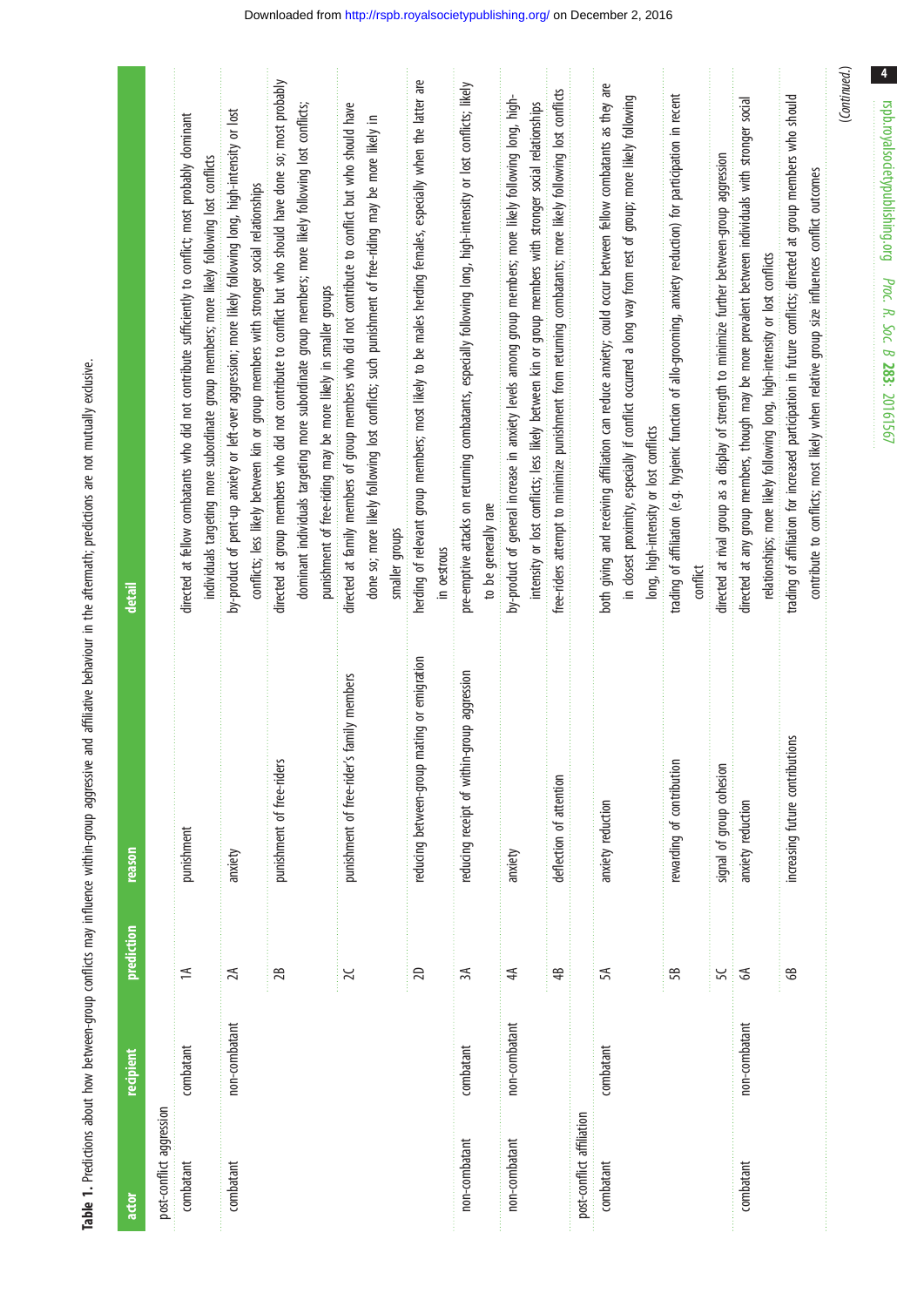| ۲ |
|---|
|   |
| ī |
|   |
|   |
|   |
|   |
|   |

| actor         | recipient     | prediction | reason                                      | detail                                                                                                                                                                                                                        |
|---------------|---------------|------------|---------------------------------------------|-------------------------------------------------------------------------------------------------------------------------------------------------------------------------------------------------------------------------------|
| non-combatant | combatant     | ≤          | reducing receipt of within-group aggression | pre-emptive affiliation, especially following long, high-intensity or lost conflicts and by free-riders who<br>would be potential targets for punishment; may be more likely in more despotic species                         |
|               |               | Æ          | rewarding of contribution                   | species in which only the latter engage with rival groups; more likely following conflicts that were won<br>trading of affiliation for participation in recent conflict; for instance, females rewarding males in those       |
|               |               |            | consolation                                 | particularly likely between group members with stronger social relationships or in kin groups; more likely<br>response to returning combatants exhibiting anxiety, especially following long, high-intensity, lost conflicts; |
|               |               |            |                                             | in less despotic species                                                                                                                                                                                                      |
| non-combatant | non-combatant | వ          | anxiety reduction                           | among individuals witnessing a conflict, especially following long, high-intensity or lost conflicts; may be<br>more prevalent between group members with stronger social relationships                                       |
|               |               | 88         | relationship strengthening                  | affiliation may strengthen social relationships between free-riders, making them more likely to assist one<br>another in future conflicts                                                                                     |

or more of the combatants, the latter may offer affiliation as a reward for their contribution [[61](#page-10-0)]. There is no direct equivalent of reconciliation in the context of between-group conflict, as former opponents are in different groups. However, postconflict affiliation between combatants from the same group is still predicted (predictions 5A–C, [table 1](#page-4-0)). For instance, it might be used to reward individuals for their contribution to the conflict [[23](#page-9-0)] given that affiliation is traded for other commodities in a variety of contexts [[62](#page-10-0)]. Affiliation may also potentially signal group cohesiveness to rivals, which could reduce the likelihood of further conflict with them [\[63\]](#page-10-0).

Affiliation following within-group conflict can involve non-combatants. Former combatants, especially victims, may seek affiliation with bystanders to lessen the risk of further aggression from previous opponents or of new aggression from bystanders [\[44](#page-9-0)[,64](#page-10-0)]. Post-conflict affiliation initiated by the former victim can also serve as reconciliation, aiding the restoration of the relationship between former combatants when the risk of renewed aggression from the former aggressor is too high to reconcile directly [\[18](#page-9-0)]. Combatant-initiated affiliation with non-combatants is also predicted to occur following between-group conflicts (predictions 6A–B, [table 1\)](#page-4-0). For example, former combatants might initiate affiliation with non-combatants, especially free-riders, as a trade for their future contributions to between-group conflicts. This might be particularly important if relative group size influences conflict outcome [\[32](#page-9-0)], though may be more likely in advance of a conflict [\[65](#page-10-0)], rather than in the aftermath.

Bystander-initiated affiliation with former combatants in the aftermath of within-group conflict can serve a selfprotective function, reducing the risk of the bystander, or their kin, receiving redirected aggression [[18,45\]](#page-9-0). Post-conflict bystander-initiated affiliation with a former combatant has also been suggested to substitute or facilitate reconciliation (in terms of restoring baseline tolerance levels between former combatants), when the bystander is kin or has a strong relationship with the other former combatant [\[18](#page-9-0)[,66](#page-10-0)], or may calm the recipient and function as consolation [[60](#page-10-0),[67](#page-10-0)]. In a between-group conflict context, affiliation initiated by non-combatants towards combatants may also be predicted (predictions 7A–C, [table 1\)](#page-4-0). Bystander-initiated affiliation may reduce the risk of redirection, and may be particularly beneficial if bystanders are free-riders and thus at risk of punishment from combatants [\[68](#page-10-0)]. Alternatively, bystanders may initiate affiliation with combatants as a form of 'payment' for the benefits gained from successful defence of resources and protection from intruders. In principle, bystanders may initiate affiliation as a form of consolation to combatants who have lost, at least in those species where consolation is deemed plausible.

Post-conflict affiliation between bystanders has been demonstrated in a small number of studies on within-group conflict [[58,69](#page-10-0)]. Bystanders affiliate preferentially with group members with whom they have a strong social relationship [\[69](#page-10-0)]; such affiliation likely reduces their anxiety [\[70](#page-10-0)]. Non-combatants witnessing a between-group conflict might similarly be predicted to affiliate with one another in the aftermath (prediction 8A, [table 1\)](#page-4-0). Such bystander–bystander affiliation may serve to strengthen relationships between group members (prediction 8B, [table 1](#page-4-0)), which in turn might reduce the risk of free-riding during future conflicts if individuals are more likely to assist those with whom they have strong relationships [\[71\]](#page-10-0).

There is some empirical evidence for changes in withingroup affiliation following between-group conflict. While a 5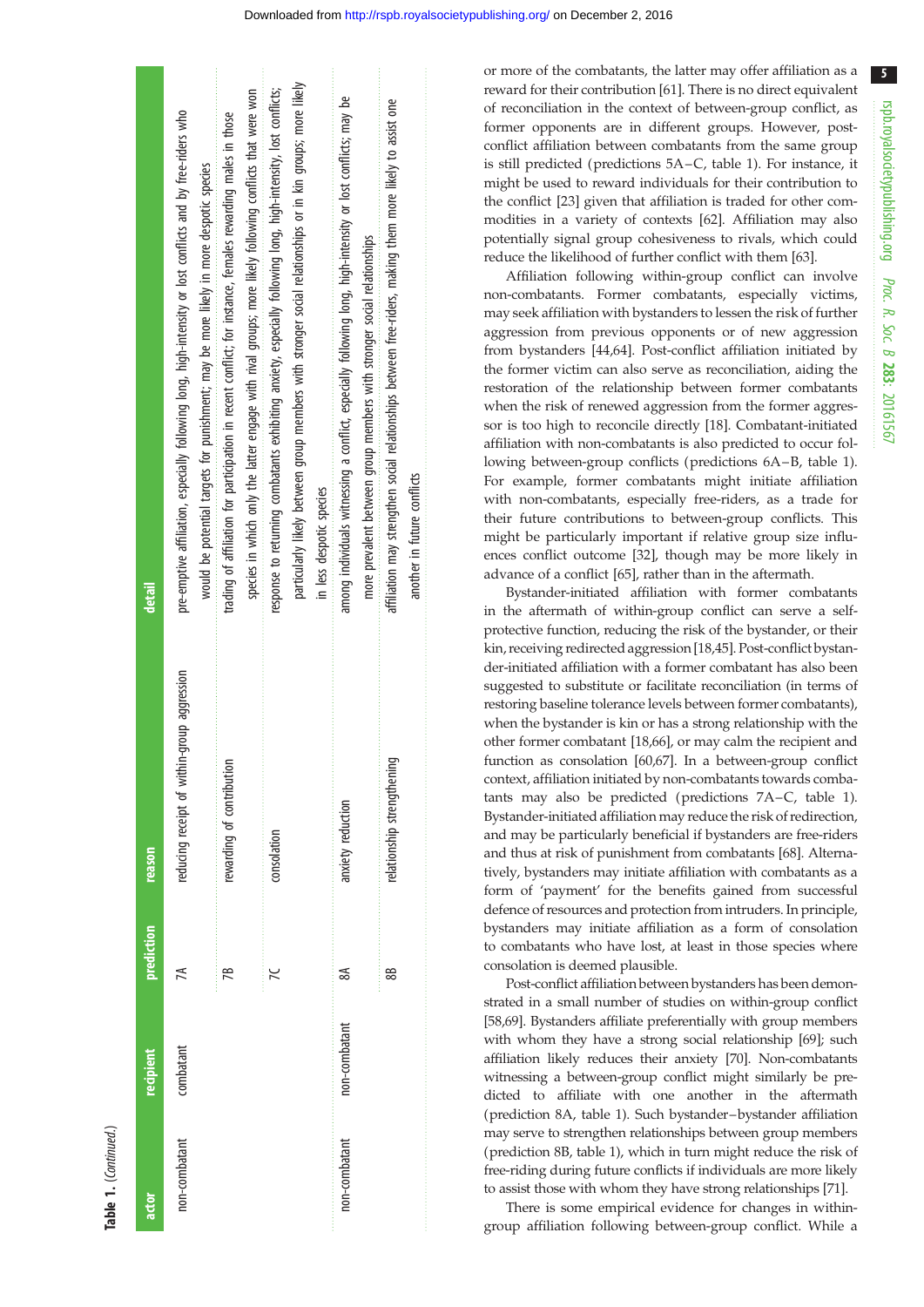post-conflict change in affiliative behaviour was not found in ring-tailed lemurs [[59](#page-10-0)] and vervet monkeys (Cercopithecus aethiops [\[72\]](#page-10-0)), blue monkeys (C. mitis) and samango monkeys (C. mitis erythrarchus) increased allo-grooming of group members in the aftermath of between-group conflicts [[63](#page-10-0),[73](#page-10-0)]. No detailed data are available on partner choices or how the grooming relates to participation in the preceding conflict, so conclusions about the function are speculative. Affiliation may potentially signal group cohesiveness to rivals, which could reduce the likelihood of further conflict with them [[63](#page-10-0)]. Female bonnet macaques groomed and mated with males that had participated more in recent between-group conflict [\[56](#page-10-0)], which suggests that they might have been rewarding combatants. Experimental manipulations inducing aggressive interactions between focal groups and single out-group individuals led to post-conflict increases in within-group affiliation in cooperatively breeding cichlid fish (Neolamprologus pulcher [\[25](#page-9-0)]) and Wied's black tufted-ear marmosets (Callithrix kuhli [\[74](#page-10-0)]); in the latter study, there was a greater increase in larger compared with smaller groups. Post-conflict within-group allo-preening increased in the green woodhoopoe (Phoeniculus purpureus), a cooperatively breeding bird in which all group members participate in between-group conflicts and are thus combatants [[23](#page-9-0),[37](#page-9-0)]. Increased preening of subordinate groupmates by dominants suggested the former were being rewarded for their contribution. In this species, relative group size is important in deciding the outcome of between-group conflict [\[32\]](#page-9-0) and subordinates contribute more than dominants to such interactions [[6](#page-8-0)].

### 4. Factors modulating post-conflict behaviour

The type and frequency of behavioural responses in the aftermath of a conflict is likely to be modulated by a number of factors that can affect our predictions ([table 1\)](#page-4-0).

#### (a) Conflict characteristics

The duration and intensity of within-group conflicts can affect post-conflict behaviour [\[16](#page-9-0)]. For instance, if longer and more intense interactions increase anxiety levels more than shorter, less intense ones, then the former can have a greater impact on post-conflict aggressive and affiliative behaviour. The characteristics of between-group conflicts are similarly expected to influence within-group behaviour in the aftermath (predictions 2–8A, [table 1](#page-4-0)). The duration of interactions between green woodhoopoe groups is positively correlated with the rate of post-conflict allo-preening among group members [\[23](#page-9-0)]. As rival group identity (e.g. neighbour versus unfamiliar) affects perceived threat levels and thus conflict intensity in a variety of species (e.g. [[10,](#page-8-0)[35\]](#page-9-0)), it too should influence post-conflict within-group behaviour. A playback experiment on green woodhoopoes demonstrated a greater increase in within-group allo-preening following simulated territorial intrusions by unfamiliar groups compared to neighbours [\[37](#page-9-0)]; while neighbours probably only intrude temporarily, unfamiliar groups may usurp residents permanently. By contrast, there was a greater increase in post-conflict affiliation by N. pulcher (cichlid fish) group members following simulated intrusions by neighbours than strangers [[25\]](#page-9-0); in this species, neighbouring individuals are more likely than unfamiliar individuals to take over breeding or dominance positions.

#### (b) Conflict outcome

Losing a within-group conflict probably results in greater anxiety than winning, either because losing is inherently more stressful or because there is a greater risk of victims receiving further aggression than their former opponent [[66,67](#page-10-0)]. Consequently, losers of within-group conflict often initiate more affiliation with bystanders, and receive more from them, than do winners [[44,](#page-9-0)[75\]](#page-10-0). The outcome of between-group conflicts is also expected to influence within-group post-conflict behaviour for similar reasons [\[23\]](#page-9-0). In green woodhoopoes, an increase in post-conflict allo-preening was most apparent following long conflicts that were lost, and it was driven primarily by the dominant pair preening subordinate group members [\[23](#page-9-0)]. In addition to the higher need for anxiety reduction following losses (predictions 5A and 6A, [table 1](#page-4-0)), increased affiliation in the aftermath may enhance relationship strength between individuals, and thus group cohesion, and perhaps increase the likelihood of subordinate help in future conflicts (prediction 6B, [table 1\)](#page-4-0). Female white-faced capuchins (Cebus capucinus) are more likely to groom the alpha male following between-group conflicts that are won [[68](#page-10-0)]. Such post-conflict behaviour may represent an example of non-combatants rewarding combatants for maintaining a collective resource or protecting them from outsiders (prediction 7B, [table 1\)](#page-4-0).

#### (c) Group size

Just as group size can potentially influence behavioural interactions following within-group conflict [\[76\]](#page-10-0), so it may play a role in the aftermath of between-group conflict. For instance, if there are more equitable contributions to conflict by members of smaller groups [[77](#page-10-0)], this could result in a more even spread of post-conflict affiliation. If relative group size affects the outcome of between-group conflicts [[32\]](#page-9-0), then biological market dynamics may be important. For example, individuals in smaller groups may have a greater need to ensure future contributions from group members, via increased post-conflict aggression or affiliation (predictions 2B and 6B, [table 1\)](#page-4-0). Alternatively, dominants in smaller groups may be less willing to punish free-riders because subordinates are relatively more valuable than those in larger groups [\[78\]](#page-10-0). Free-riding may be more likely in larger groups, although it may also be harder to detect, which in turn could reduce the likelihood of post-conflict punishment (predictions 2B and 2C, [table 1](#page-4-0)). In general, the likely greater differences in the roles and contributions of individuals from larger groups during conflicts, and more unequal distribution of the resources at stake (see §5), could result in greater selectivity for targets and partners of post-conflict aggression or affiliation. There could also be indirect effects of group size. For example, there may be greater partner availability for post-conflict interactions in larger groups, potentially resulting in increased levels of affiliation and aggression as has been seen following within-group conflicts [\[27,28\]](#page-9-0).

#### (d) Social structure

The network and strength of social relationships an animal has in their group is a predictor of post-conflict behaviour in a within-group conflict context [[79\]](#page-10-0). Within-group social structure could similarly influence interactions in the aftermath of between-group conflict (predictions 3A, 7A and 7C, [table 1\)](#page-4-0). Inter-specific differences in social structure can lead to variation in the risks of collective action problems [[80\]](#page-10-0), of which 6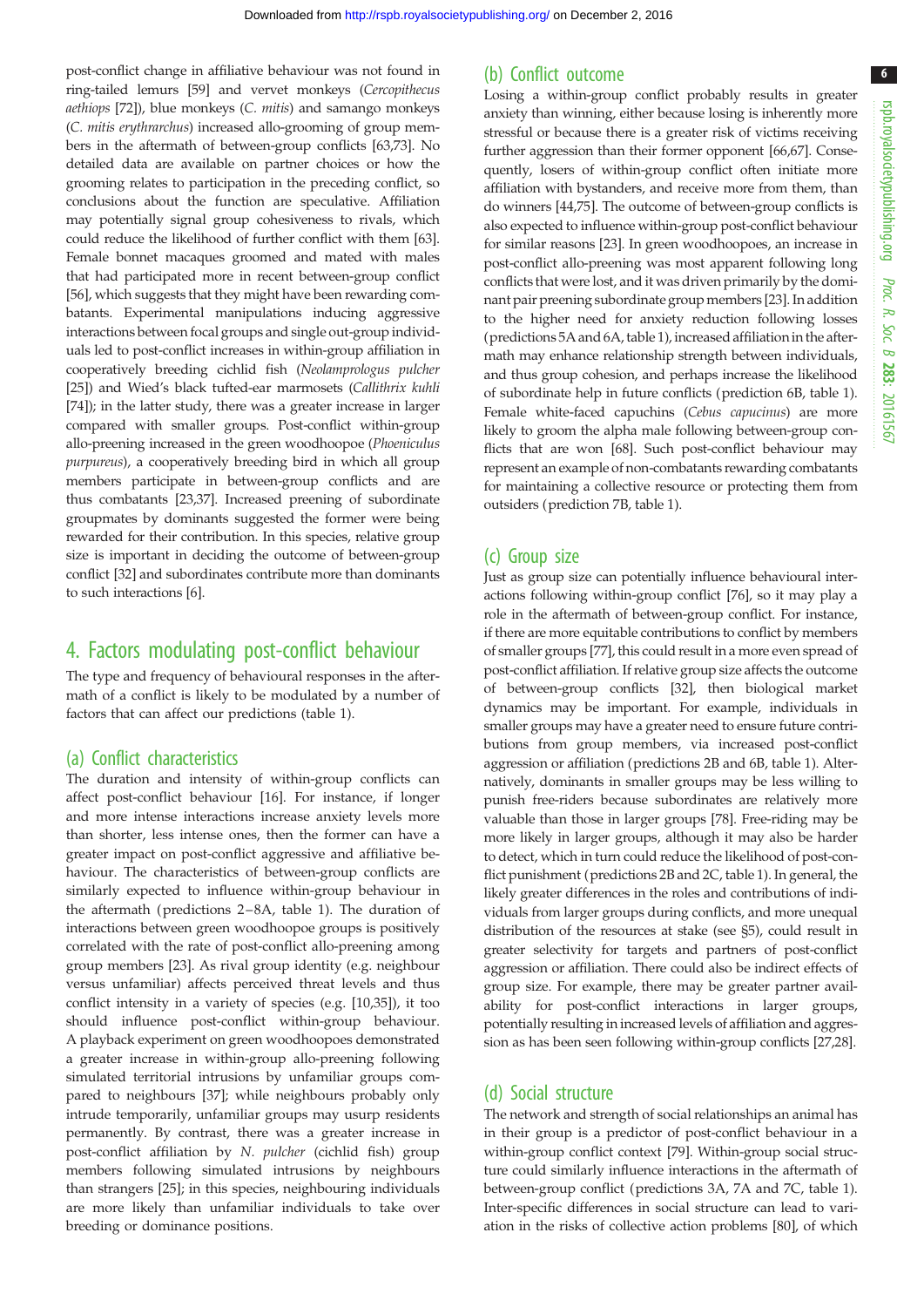between-group conflict is a classic case, which could in turn affect post-conflict behavioural interactions. For example, contribution to between-group conflict is more equal across group members, and within-group post-conflict affiliation appears stronger, in cooperatively breeding green woodhoopoes [\[23,37](#page-9-0)] than in various primate species living in multi-malemulti-female groups [\[26](#page-9-0),[72](#page-10-0)]; in societies where free-riding is more common, pre-emptive appeasement may also be more likely [[80\]](#page-10-0). A major expansion in the number of taxa studied is required to test whether this reflects a more general effect of within-group social structure, including the possibility that animals in groups composed of genetic relatives (e.g. family units in cooperative breeding species) may be more likely to show high levels of post-conflict affiliation than animals from groups where overall genetic similarity among group members is low [\[23](#page-9-0),[74](#page-10-0)]. The broader population social structure (e.g. the number and proximity of neighbouring groups) might also be expected to have an important influence on within-group behaviour, especially in species with high population densities. This could be a direct effect—more neighbours results in more frequent between-group conflict—or an indirect effect if, for instance, post-conflict within-group behaviour is influenced by the presence of an audience [[25\]](#page-9-0).

#### (e) Within-group relationship quality

Affiliation following within-group conflict can be strongly influenced by the overall quality of the relationship between combatants [\[13](#page-9-0)]. The stronger a social relationship, the greater the cost of its disruption [[12,41\]](#page-9-0), and thus affiliation is more likely to be observed after conflicts between combatants who have stronger social relationships [\[28](#page-9-0)[,81](#page-10-0)]. We predict relationship quality also to modulate between-group post-conflict behaviour: group members having stronger relationships should exchange lower frequencies of post-conflict aggression and higher frequencies of post-conflict affiliation than those having weaker relationships. For instance, it may be less likely that returning combatants take out pent-up anxiety on individuals with whom they have a stronger relationship (prediction 2A, [table 1\)](#page-4-0). Similarly, affiliation may be more likely used to reduce the anxiety of group members with whom the giver has a stronger relationship (predictions 6A and 8A, [table 1](#page-4-0)) or to console such individuals (prediction 7C, [table 1](#page-4-0)).

## 5. The future

In addition to the predictions and their modulating factors addressed in the previous sections, five key points need to be considered as research into the consequences of betweengroup conflict moves forward. First, it would be beneficial to standardize what is defined as the endpoint of a betweengroup conflict, and thus the time from which post-conflict behaviour is assessed. Between-group conflicts are often considered finished only when the interacting groups move a particular distance apart [[34,36\]](#page-9-0) (but see [[32\]](#page-9-0)); a thoughtful discussion on this issue is provided in [[38\]](#page-9-0). The exact distance at which a between-group conflict is deemed finished is decided on the basis of such factors as ecology (e.g. habitat density), daily travelled distance and home-range size [[8](#page-8-0)]. By contrast, researchers focusing on within-group conflict usually start post-conflict behavioural assessment immediately after the relevant interactions are terminated [\[13,27](#page-9-0)]. We propose that defining between-group conflicts, including their endpoint,

on the basis of the temporal occurrence of the relevant aggressive behaviour would allow more meaningful comparisons both between species and between the different types of social conflict (e.g. those arising within and between groups).

Second, our predictions ([table 1\)](#page-4-0) relate to post-conflict aggression and affiliation, because these have been the focus of between-group studies to date. However, a broader range of behaviours (e.g. avoidance, submission) are likely to be influenced. For example, submission may be used to reduce conflict-induced anxiety [[82\]](#page-10-0); individuals who participate more in a between-group conflict may show reduced submission in the aftermath if there is less need to appease dominants, while those who contribute less may be more submissive to minimize the risk of punishment. Analysing a wider range of interactions, and comparing how different types of behaviour are affected by the same conflict (e.g. [[24](#page-9-0),[25](#page-9-0)]), may also help to distinguish between potential functions. For instance, if individuals are seeking to reduce the anxiety of other group members, then post-conflict affiliation may be expected to increase and aggression to decrease; by contrast, when combatants try to ensure future contributions from bystanders, both affiliation and aggression may increase. Not all types of interactions should occur in every species, which is another reason why a wider taxonomic spread is important (see also §4d).

Third, the few studies conducted to date on the consequences of between-group conflict for within-group behaviour have tended to consider the mean responses of all group members [\[26](#page-9-0)[,72](#page-10-0)] (but see [[23](#page-9-0),[37\]](#page-9-0)). The often-used spatial definition of the endpoint of between-group conflict (see above) also implicitly assumes that groups act as a cohesive unit where individual contribution to the conflict is qualitatively, quantitatively and temporally coordinated among group members. However, individuals differ in many key characteristics likely to influence post-conflict behaviour, including if, for how long and how they have participated in the conflict (see §§2–4). Because between-group conflicts can last from a few minutes to several hours, an animal could be aggressively involved with another group at some stages, engaged in vocal exchanges at other points, and not be involved at all during the remainder of a particular conflict. Moreover, the assumptions about completely coordinated action between group members are rarely met [\[8](#page-8-0)[,33](#page-9-0)], at least partly because the relative threat to different group members is likely to differ depending on the identity of the opponents; for example, whether there are intrusions by single individuals seeking reproductive opportunities or several individuals looking to take-over territory space. Finally, post-conflict interactions may be influenced by the resource at stake and by whether the benefits are likely to be shared between all or most group members or only a few. It is therefore imperative that studies adopt an individual-focused assessment of between-group conflict and subsequent post-conflict behaviour. Such an approach can take into account opponent and conflict characteristics, thus tracking post-conflict behavioural responses of individuals relative to the threat they face and their own contribution to the between-group conflict. This kind of dynamic assessment already occurs in the context of within-group conflict, where post-conflict behavioural recordings are postponed if former opponents exchange further aggression within a defined period of time from the former conflict [\[76,83](#page-10-0)].

Fourth, a complementary approach, combining both natural observations and experiments, is likely to be especially 7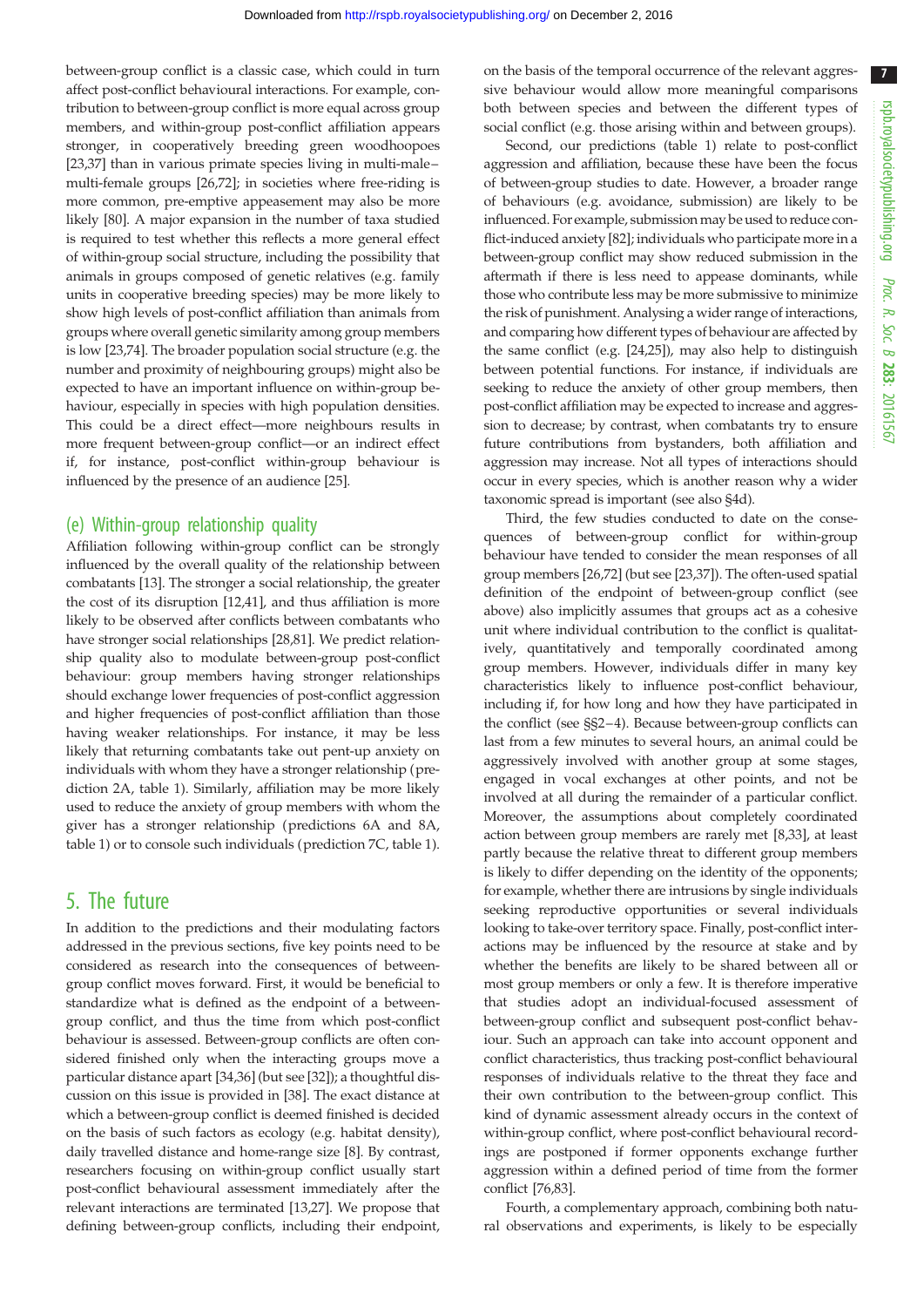<span id="page-8-0"></span>important when studying the consequences of between-group conflict. Observations of full interactions between wild groups are paramount, not least to establish baseline levels of conflict and the range of natural behaviours seen both during the interactions (e.g. long-distance calls, visual displays, physical aggression) and in the aftermath. Experiments can subsequently allow controlled consideration of particular aspects of post-conflict behaviour. In captive conditions, there is the possibility to simulate intrusions by movement of rival individuals or groups into established territories [\[25](#page-9-0)[,77](#page-10-0)] or by simply providing visual exposure to neighbouring groups [\[24](#page-9-0),[72](#page-10-0)]. In the wild, and in those species identified from natural observations as using them, relevant vocalizations could be played back [10[,84](#page-10-0)] before examining within-group behaviour in the aftermath [[37\]](#page-9-0). Playbacks cannot fully simulate naturally occurring interactions because the level of involvement exhibited by the study individuals, as well as their post-conflict behaviour, depends on the actions of members of the opposing group [\[38](#page-9-0)]. Moreover, playback of a single (combined) vocalization from a rival group only replicates the start of what could be an extended exchange of alternating vocalizations between groups [6]; interactive playbacks with the experimenter responding in real time to the vocalizations of the focal group could therefore be beneficial. It is important to point out, however, that great care must be taken with experimental manipulations, given the potentially profound consequences of even simulated between-group conflict; ethical considerations are particularly relevant in this context and should be informed by previous detailed natural observations.

Fifth, our focus has been on how between-group conflict affects within-group interactions in the immediate aftermath. However, the link is almost certainly a dynamic two-way process—within-group behaviour, social structure and relationships are likely to affect participation in between-group conflict [\[65,85](#page-10-0)]—and the consequences of between-group conflict may be longer lasting. For instance, between-group conflicts might influence collective decisions relating to resource use over periods of days or weeks [\[14](#page-9-0)[,86](#page-10-0)], which in turn could affect population structure by altering the spatial distribution of groups within the habitat (both temporarily and permanently). Consensus decision-making may be more likely if, for example, group cohesion is enhanced by post-conflict increases in affiliation [[86\]](#page-10-0). There is also the potential for between-group conflict to impact individual fitness, not only through immediate direct effects on survival [7[,31\]](#page-9-0), but also through changes in space use,

resource access, vulnerability to predators, exposure to disease and reproductive success [\[38](#page-9-0)]. In the latter case, the stress of territorial intrusions might delay breeding and affect offspring growth, health and survival [\[87\]](#page-10-0). Post-conflict behaviours that lessen anxiety may therefore reduce this impact. Finally, between-group conflict could act as a powerful selective force with respect to within-group behaviour more generally, not just in the aftermath of conflict—for instance the levels of affiliation and cooperation shown outside of conflict periods [[26](#page-9-0)]—and social structure, alone or in combination with within-group conflict [3[,71,88\]](#page-10-0). Future studies would therefore benefit from considering not only short-term consequences but also more lasting potential effects of between-group conflict.

# 6. Conclusion

Theory predicts that between-group conflict should influence within-group behaviour, and recent evidence from primates, birds and fish suggests that such a link is likely to be taxonomically widespread. Our aim is to stimulate further empirical research in this field—our knowledge about the influence of between-group conflict lags behind many other aspects of social behaviour—both to build a larger evidence base and to consider more detailed aspects of the relationship between out-group threats and within-group processes. Exploring the similarities and differences between species, and comparing the impacts of within- and between-group conflict, will allow greater understanding about sociality and its evolution and maintenance. In discussing a range of fundamental behavioural issues, such as conflict management, punishment, collectiveaction problems, anxiety and intra-population behavioural flexibility, we demonstrate that between-group conflict and its consequences pertain to a broad suite of biological research. Moreover, since the management and consequences of conflict are of more general importance, including to human society and global politics, more focused assessment of betweengroup conflict has relevance for biology, anthropology, economics, psychology, and the social and political sciences.

Authors' contributions. A.N.R. and F.A. conceived the review; A.N.R. and B.M. compiled the first draft; all authors contributed to revisions of the paper.

Competing interests. The authors have no competing interests. Funding. A.N.R. is supported by an ERC Consolidator Grant (Project number: 682253).

# **References**

- 1. Krause J, Ruxton GD. 2000 Living in groups. Oxford, UK: Oxford University Press.
- 2. Hardy IC, Briffa M. 2013 Animal contests. Cambridge, UK: Cambridge University Press.
- 3. van Schaik CP. 1989 The ecology of social relationships amongst female primates. In Comparative socioecology: the behavioral ecology of humans and other mammals (eds V Standen, RA Foley), pp. 195 – 218. Oxford, UK: Blackwell.
- 4. Conradt L, Roper TJ. 2009 Conflicts of interest and the evolution of decision sharing. Phil. Trans. R. Soc. B 364, 807 – 819. ([doi:10.1098/](http://dx.doi.org/10.1098/rstb.2008.0257) [rstb.2008.0257\)](http://dx.doi.org/10.1098/rstb.2008.0257)
- 5. Nonacs P, Hager R. 2011 The past, present and future of reproductive skew theory and experiments. Biol. Rev.  $86$ ,  $271-298$ . [\(doi:10.1111/j.1469-185X.2010.00144.x](http://dx.doi.org/10.1111/j.1469-185X.2010.00144.x))
- 6. Radford AN. 2003 Territorial vocal rallying in the green woodhoopoe: influence of rival group size and composition. Anim. Behav. 66, 1035 – 1044. [\(doi:10.1006/anbe.](http://dx.doi.org/10.1006/anbe.2003.2292) [2003.2292\)](http://dx.doi.org/10.1006/anbe.2003.2292)
- 7. Wilson M, Wrangham R. 2003 Between-group relations in chimpanzees. Annu. Rev. Anthropol. 32, 363– 392. ([doi:10.1146/annurev.anthro.32.](http://dx.doi.org/10.1146/annurev.anthro.32.061002.120046) [061002.120046](http://dx.doi.org/10.1146/annurev.anthro.32.061002.120046))
- 8. Kitchen DM, Beehner JC. 2007 Factors affecting individual participation in group-level aggression among non-human primates. Behaviour 144, 1551– 1581. ([doi:10.1163/156853907782512074](http://dx.doi.org/10.1163/156853907782512074))
- 9. Aureli F, de Waal F. 2000 Natural conflict resolution. Chicago, IL: University of Chicago Press.
- 10. Radford AN. 2005 Neighbour–stranger discrimination in the group-living green woodhoopoe. Anim. Behav. 70, 1227 – 1234. ([doi:10.1016/j.anbehav.2005.04.002](http://dx.doi.org/10.1016/j.anbehav.2005.04.002))
- 11. Golabek KA, Ridley AR, Radford AN. 2012 Food availability affects strength of seasonal territorial behaviour in a cooperatively breeding bird.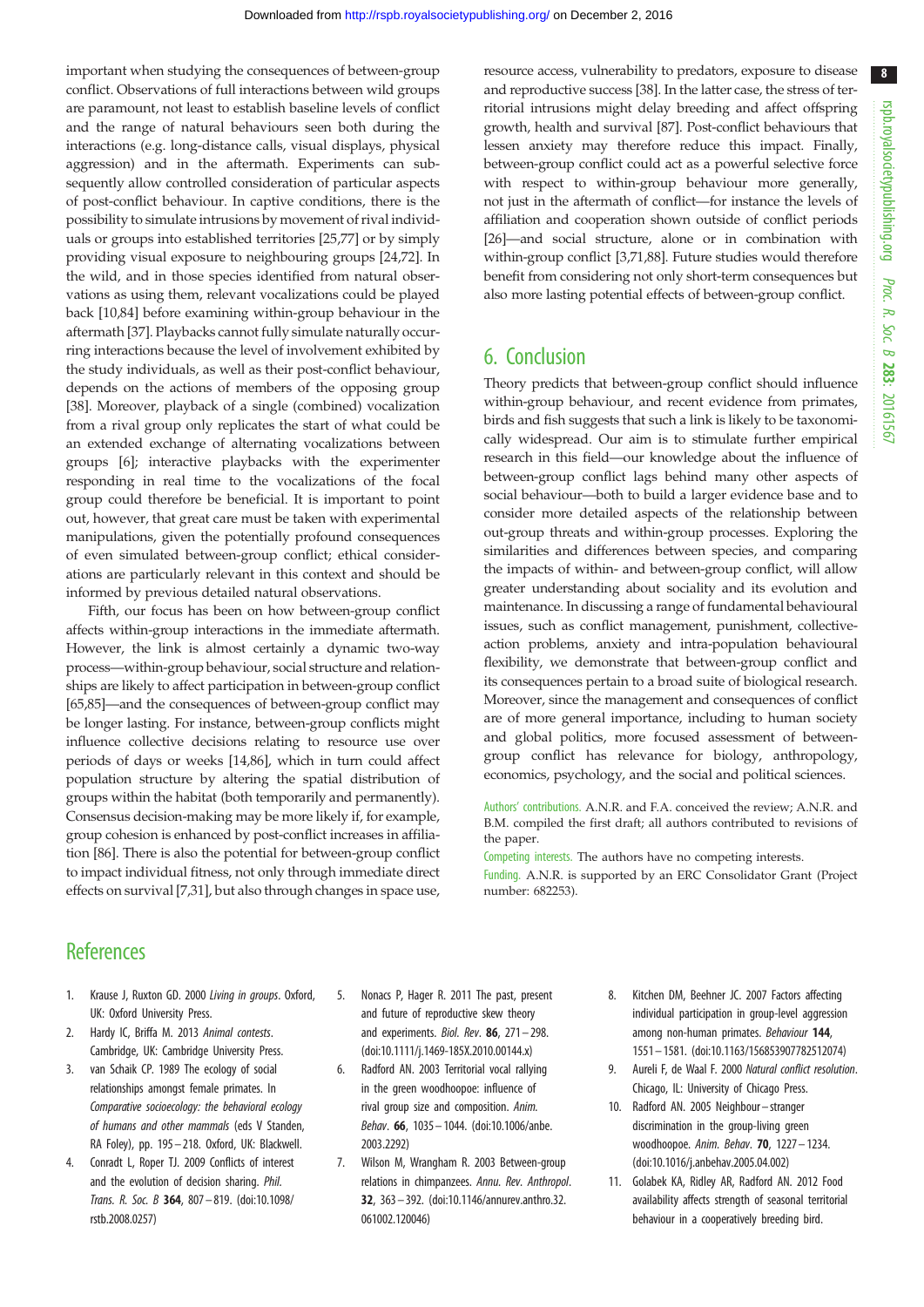<span id="page-9-0"></span>Anim. Behav. 83, 613– 619. [\(doi:10.1016/j.anbehav.](http://dx.doi.org/10.1016/j.anbehav.2011.11.034) [2011.11.034\)](http://dx.doi.org/10.1016/j.anbehav.2011.11.034)

- 12. Cords M, Thurnheer S. 1993 Reconciling with valuable partners by long-tailed macaques. Ethology 93, 315– 325. ([doi:10.1111/j.1439-0310.1993.](http://dx.doi.org/10.1111/j.1439-0310.1993.tb01212.x) [tb01212.x](http://dx.doi.org/10.1111/j.1439-0310.1993.tb01212.x))
- 13. Aureli F, Cords M, van Schaik CP. 2002 Conflict resolution following aggression in gregarious animals: a predictive framework. Anim. Behav. 64, 325– 343. ([doi:10.1006/anbe.2002.3071\)](http://dx.doi.org/10.1006/anbe.2002.3071)
- 14. Crofoot MC. 2013 The cost of defeat: Capuchin groups travel further, faster and later after losing conflicts with neighbors. Am. J. Phys. Anthropol. 152, 79 – 85. ([doi:10.1002/ajpa.22330](http://dx.doi.org/10.1002/ajpa.22330))
- 15. de Waal FBM. 2000 Primates: a natural heritage of conflict resolution. Science 289, 586– 590. [\(doi:10.](http://dx.doi.org/10.1126/science.289.5479.586) [1126/science.289.5479.586](http://dx.doi.org/10.1126/science.289.5479.586))
- 16. Arnold K, Fraser O, Aureli F. 2010 Postconflict reconciliation. In Primates in perspective (eds C Campbell, A Fuentes, K MacKinnon, S Bearder, R Stumpf), pp. 608– 625. New York, NY: Oxford University Press.
- 17. Seed AM, Clayton NS, Emery NJ. 2007 Postconflict third-party affiliation in rooks, Corvus frugilegus. Curr. Biol. 17, 152– 158. [\(doi:10.1016/j.cub.2006.](http://dx.doi.org/10.1016/j.cub.2006.11.025) [11.025\)](http://dx.doi.org/10.1016/j.cub.2006.11.025)
- 18. Fraser ON, Koski SE, Wittig RM, Aureli F. 2009 Why are bystanders friendly to recipients of aggression? Commun. Integr. Biol. 2, 285– 291. ([doi:10.4161/](http://dx.doi.org/10.4161/cib.2.3.8718) [cib.2.3.8718](http://dx.doi.org/10.4161/cib.2.3.8718))
- 19. Hamilton WD. 1975 Innate social aptitudes of man: an approach from evolutionary genetics. In Biosocial anthropology (ed. R Fox), pp. 133– 155. London, UK: Malaby Press.
- 20. Alexander RD, Borgia G. 1978 Group selection, altruism and the levels of organisation of life. Annu. Rev. Ecol. Syst. 9, 449– 474. [\(doi:10.1146/annurev.](http://dx.doi.org/10.1146/annurev.es.09.110178.002313) [es.09.110178.002313](http://dx.doi.org/10.1146/annurev.es.09.110178.002313))
- 21. West SA, Gardner A, Shuker DM, Reynolds T, Burton-Chellow M, Sykes EM, Guinee MA, Griffin AS. 2006 Cooperation and the scale of competition in humans. Curr. Biol. 16, 1103 – 1106. [\(doi:10.1016/j.](http://dx.doi.org/10.1016/j.cub.2006.03.069) [cub.2006.03.069](http://dx.doi.org/10.1016/j.cub.2006.03.069))
- 22. Puurtinen M, Mappes T. 2009 Between-group competition and human cooperation. Proc. R. Soc. B 276, 355– 360. [\(doi:10.1098/rspb.2008.1060](http://dx.doi.org/10.1098/rspb.2008.1060))
- 23. Radford AN. 2008 Duration and outcome of intergroup conflict influences intragroup affiliative behaviour. Proc. R. Soc. B 275, 2787– 2791. ([doi:10.](http://dx.doi.org/10.1098/rspb.2008.0787) [1098/rspb.2008.0787](http://dx.doi.org/10.1098/rspb.2008.0787))
- 24. Polizzi di Sorrentino E, Schino G, Massaro L, Visalberghi E, Aureli F. 2012 Between-group hostility affects within-group interactions in tufted capuchin monkeys. Anim. Behav. 83, 445– 451. [\(doi:10.1016/j.anbehav.2011.11.016\)](http://dx.doi.org/10.1016/j.anbehav.2011.11.016)
- 25. Bruintjes R, Lynton-Jenkins J, Jones JW, Radford AN. 2016 Out-group threat promotes within-group affiliation in a cooperative fish. Am. Nat. 187. 274– 282. ([doi:10.1086/684411](http://dx.doi.org/10.1086/684411))
- 26. Majolo B, de Bortoli Vizioli A, Lehmann J. 2016 The effect of inter-group competition on intra-group affiliation in primates. Anim. Behav. 114, 13– 19. [\(doi:10.1016/j.anbehav.2016.01.009\)](http://dx.doi.org/10.1016/j.anbehav.2016.01.009)
- 27. Call J, Aureli F, de Waal FBM. 1999 Reconciliation patterns among stumptailed macaques: a multivariate approach. Anim. Behav. 58, 165– 172. [\(doi:10.1006/anbe.1999.1116\)](http://dx.doi.org/10.1006/anbe.1999.1116)
- 28. Majolo B, Ventura R, Koyama NF. 2009 A statistical modelling approach to the occurrence and timing of reconciliation in wild Japanese macaques. Ethology 115, 152 – 166. [\(doi:10.1111/j.1439-0310.2008.](http://dx.doi.org/10.1111/j.1439-0310.2008.01591.x) [01591.x](http://dx.doi.org/10.1111/j.1439-0310.2008.01591.x))
- 29. Mares R, Young AJ, Levesque DL, Harrison N, Clutton-Brock TH. 2011 Responses to intruder scents in the cooperatively breeding meerkat: sex and social status differences and temporal variation. Behav. Ecol. 22, 594 – 600. [\(doi:10.1093/](http://dx.doi.org/10.1093/beheco/arr021) [beheco/arr021](http://dx.doi.org/10.1093/beheco/arr021))
- 30. Herbinger I, Papworth S, Boesch C, Zuberbühler K. 2009 Vocal, gestural and locomotor responses of wild chimpanzees to familiar and unfamiliar intruders: a playback study. Anim. Behav. 78, 1389 – 1396. [\(doi:10.1016/j.anbehav.2009.09.010\)](http://dx.doi.org/10.1016/j.anbehav.2009.09.010)
- 31. Wich SA, Sterck EH. 2007 Familiarity and threat of opponents determine variation in Thomas langur (Presbytis thomasi) male behaviour during betweengroup encounters. Behaviour 144, 1583 – 1598. [\(doi:10.1163/156853907782512065](http://dx.doi.org/10.1163/156853907782512065))
- 32. Radford AN, du Plessis MA. 2004 Territorial vocal rallying in the green woodhoopoe: factors affecting contest length and outcome. Anim. Behav. 68, 803– 810. [\(doi:10.1016/j.anbehav.](http://dx.doi.org/10.1016/j.anbehav.2004.01.010) [2004.01.010\)](http://dx.doi.org/10.1016/j.anbehav.2004.01.010)
- 33. Willems EP, Arseneau TJM, Schleuning X, van Schaik CP. 2015 Communal range defence in primates as a public goods dilemma. Phil. Trans. R. Soc. B 370, 20150003. ([doi:10.1098/rstb.2015.0003](http://dx.doi.org/10.1098/rstb.2015.0003))
- 34. Majolo B, Ventura R, Koyama NF. 2005 Sex, rank and age differences in the Japanese macaque (*Macaca fuscata vakui*) participation in inter-group encounters. Ethology 111, 455 – 468. [\(doi:10.1111/j.](http://dx.doi.org/10.1111/j.1439-0310.2005.01087.x) [1439-0310.2005.01087.x\)](http://dx.doi.org/10.1111/j.1439-0310.2005.01087.x)
- 35. Müller CA, Manser MB, 2007 'Nasty neighbours' rather than 'dear enemies' in a social carnivore. Proc. R. Soc. B 274, 959-965. ([doi:10.1098/rspb.](http://dx.doi.org/10.1098/rspb.2006.0222) [2006.0222\)](http://dx.doi.org/10.1098/rspb.2006.0222)
- 36. Crofoot MC, Gilby IC, Wikelski MC, Kays RW. 2008 Interaction location outweighs the competitive advantage of numerical superiority in Cebus capucinus intergroup contests. Proc. Natl Acad. Sci. USA 105, 577– 581. [\(doi:10.1073/pnas.](http://dx.doi.org/10.1073/pnas.0707749105) [0707749105\)](http://dx.doi.org/10.1073/pnas.0707749105)
- 37. Radford AN. 2008 Type of threat influences postconflict allopreening in a social bird. Curr. Biol. 18, R114 –R115. ([doi:10.1016/j.cub.2007.12.025\)](http://dx.doi.org/10.1016/j.cub.2007.12.025)
- 38. Brown M, Crofoot M. 2013 Social and spatial relationships between primate groups. In Primate ecology and conservation (eds E Sterling, N Bynum, M Blair), pp. 151 – 176. Oxford, UK: Oxford University Press.
- 39. Colmenares F. 2006 Is postconflict affiliation in captive nonhuman primates an artefact of captivity? Int. J. Primatol. 27, 1311 – 1336. ([doi:10.1007/](http://dx.doi.org/10.1007/s10764-006-9080-x) [s10764-006-9080-x](http://dx.doi.org/10.1007/s10764-006-9080-x))
- 40. Aureli F. 1992 Post-conflict behaviour among wild long-tailed macaques (Macaca fascicularis). Behav.

Ecol. Sociobiol. 31, 329– 337. ([doi:10.1007/](http://dx.doi.org/10.1007/BF00177773) [BF00177773](http://dx.doi.org/10.1007/BF00177773))

- 41. Aureli F. 1997 Post-conflict anxiety in nonhuman primates: the mediating role of emotion in conflict resolution. Aggress. Behav. 23, 315-328. ([doi:10.1002/\(SICI\)1098-2337\(1997\)23:5](http://dx.doi.org/10.1002/(SICI)1098-2337(1997)23:5%3C315::AID-AB2%3E3.0.CO;2-H) < 315::AID- $AB2 > 3.0$  $AB2 > 3.0$ . $CO:2-H$
- 42. Silk JB. 1997 The function of peaceful post-conflict contacts among primates. Primates 38, 265– 279. ([doi:10.1007/BF02381614](http://dx.doi.org/10.1007/BF02381614))
- 43. Kutsukake N, Clutton-Brock TH. 2008 Do meerkats engage in conflict management following aggression? Reconciliation, submission and avoidance. Anim. Behav. 75, 1441– 1453. [\(doi:10.](http://dx.doi.org/10.1016/j.anbehav.2007.09.018) [1016/j.anbehav.2007.09.018\)](http://dx.doi.org/10.1016/j.anbehav.2007.09.018)
- 44. McFarland R, Majolo B. 2012 The occurrence and benefits of postconflict bystander affiliation in wild Barbary macaques, Macaca sylvanus. Anim. Behav. 84, 583 – 591. [\(doi:10.1016/j.anbehav.2012.06.010\)](http://dx.doi.org/10.1016/j.anbehav.2012.06.010)
- 45. Judge PG, Bachmann KA. 2013 Witnessing reconciliation reduces arousal of bystanders in a baboon group (Papio hamadryas hamadryas). Anim. Behav. 85, 881– 889. [\(doi:10.1016/j.anbehav.2013.](http://dx.doi.org/10.1016/j.anbehav.2013.02.011) [02.011](http://dx.doi.org/10.1016/j.anbehav.2013.02.011))
- 46. Aureli F, Preston SD, de Waal FBM. 1999 Heart rate responses to social interactions in free-moving rhesus macaques (Macaca mulatta): a pilot study. J. Comp. Psychol. 113, 59 – 65. [\(doi:10.1037/0735-](http://dx.doi.org/10.1037/0735-7036.113.1.59) [7036.113.1.59\)](http://dx.doi.org/10.1037/0735-7036.113.1.59)
- 47. Aureli F, Yates K. 2010 Distress prevention by grooming others in crested black macaques. Biol. Lett. **6**, 27 - 29. ([doi:10.1098/rsbl.2009.0513\)](http://dx.doi.org/10.1098/rsbl.2009.0513)
- 48. Radford AN. 2012 Post-allogrooming reductions in self-directed behaviour are affected by role and status in the green woodhoopoe. Biol. Lett. 8, 24– 27. [\(doi:10.1098/rsbl.2011.0559](http://dx.doi.org/10.1098/rsbl.2011.0559))
- 49. Schino G, Perretta G, Taglioni AM, Monaco V, Troisi A. 1996 Primate displacement activities as an ethopharmacological model of anxiety. Anxiety 2, 186– 191. [\(doi:10.1002/\(SICI\)1522-7154\(1996\)](http://dx.doi.org/10.1002/(SICI)1522-7154(1996)2:4%3C186::AID-ANXI5%3E3.0.CO;2-M)  $2:4<186::AID-ANX15>3.0.C0:2-M$  $2:4<186::AID-ANX15>3.0.C0:2-M$
- 50. Chase ID, Bartolomeo C, Dugatkin LA. 1994 Aggressive interactions and inter-contest interval: how long do winners keep winning? Anim. Behav. 48, 393 – 400. [\(doi:10.1006/anbe.1994.1253\)](http://dx.doi.org/10.1006/anbe.1994.1253)
- 51. Dugatkin LA, Druen M. 2004 The social implications of winner and loser effects. Proc. R. Soc. B 271, S488– S489. ([doi:10.1098/rsbl.2004.0235](http://dx.doi.org/10.1098/rsbl.2004.0235))
- 52. Fischer S, Zottl M, Groenewoud F, Taborsky B. 2014 Group-size dependent punishment of idle subordinates in a cooperative breeder where helpers pay to stay. Proc. R. Soc. B 281, 20140184. [\(doi:10.](http://dx.doi.org/10.1098/rspb.2014.0184) [1098/rspb.2014.0184\)](http://dx.doi.org/10.1098/rspb.2014.0184)
- 53. Kazem AJN, Aureli F. 2005 Redirection of aggression: multiparty signalling within a network? In Animal communication networks (ed. PK McGregor), pp. 191– 218. Cambridge, UK: Cambridge University Press.
- 54. Aureli F, Cozzolino R, Cordischi C, Scucchi S. 1992 Kin-oriented redirection among Japanese macaques: an expression of a revenge system? Anim. Behav. 44, 283– 291. [\(doi:10.1016/0003-](http://dx.doi.org/10.1016/0003-3472(92)90034-7) [3472\(92\)90034-7](http://dx.doi.org/10.1016/0003-3472(92)90034-7))